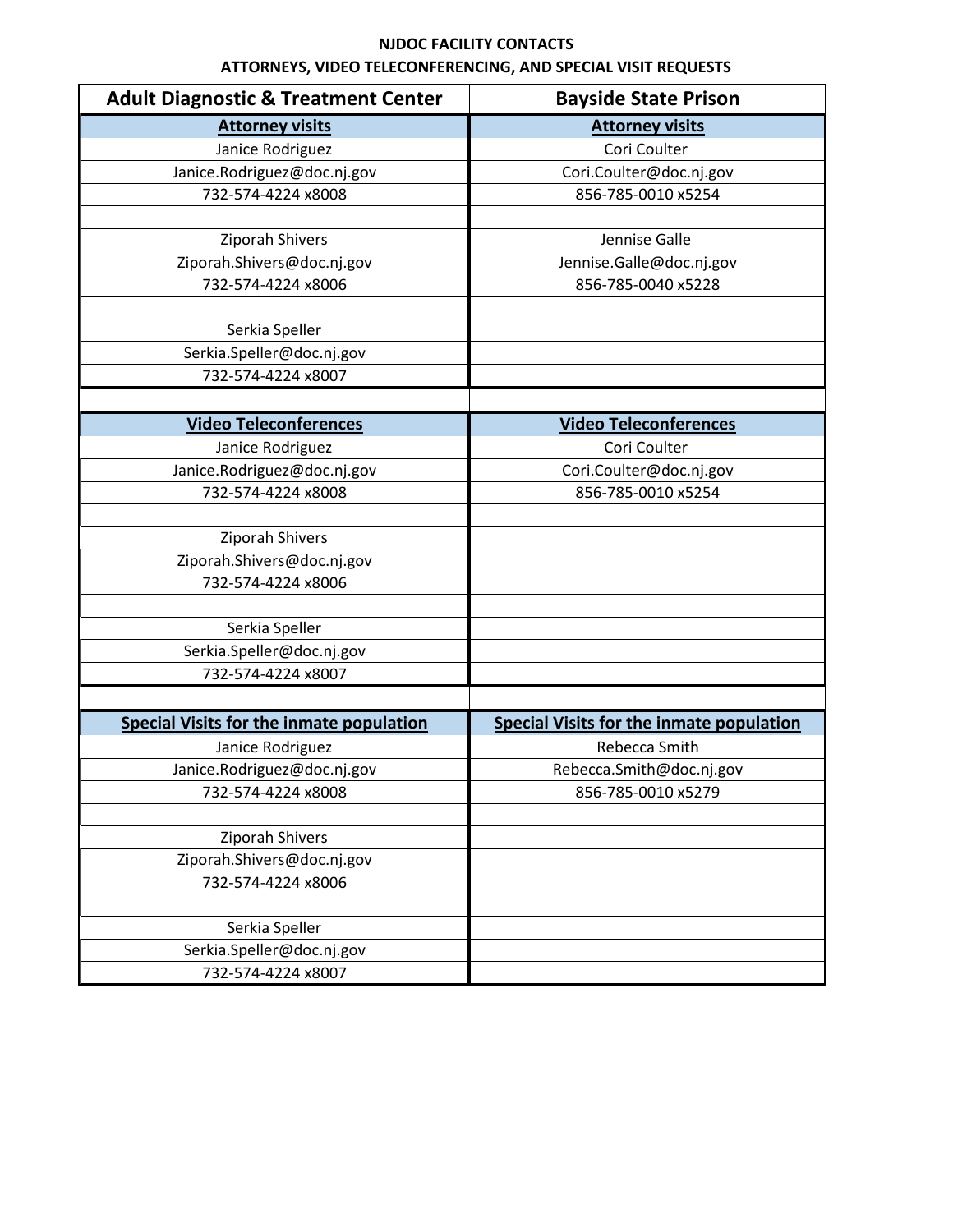| <b>East Jersey State Prison</b>                 |
|-------------------------------------------------|
| <b>Attorney visits</b>                          |
| Karyn Parker-Foreman                            |
| Karyn.Parker-Foreman@doc.nj.gov                 |
| 732-499-5010 x2613                              |
|                                                 |
| Carrie Davis                                    |
| Carrie.Davis@doc.nj.gov                         |
| 732-499-5010 x2701                              |
|                                                 |
|                                                 |
|                                                 |
|                                                 |
|                                                 |
| <b>Video Teleconferences</b>                    |
| Karyn Parker-Foreman                            |
| Karyn.Parker-Foreman@doc.nj.gov                 |
| 732-499-5010 x2613                              |
|                                                 |
| Carrie Davis                                    |
| Carrie.Davis@doc.nj.gov                         |
| 732-499-5010 x2701                              |
|                                                 |
|                                                 |
|                                                 |
|                                                 |
|                                                 |
| <b>Special Visits for the inmate population</b> |
| Karyn Parker-Foreman                            |
| Karyn.Parker-Foreman@doc.nj.gov                 |
| 732-499-5010 x2613                              |
|                                                 |
| Carrie Davis                                    |
| Carrie.Davis@doc.nj.gov                         |
| 732-499-5010 x2701                              |
|                                                 |
|                                                 |
|                                                 |
|                                                 |
|                                                 |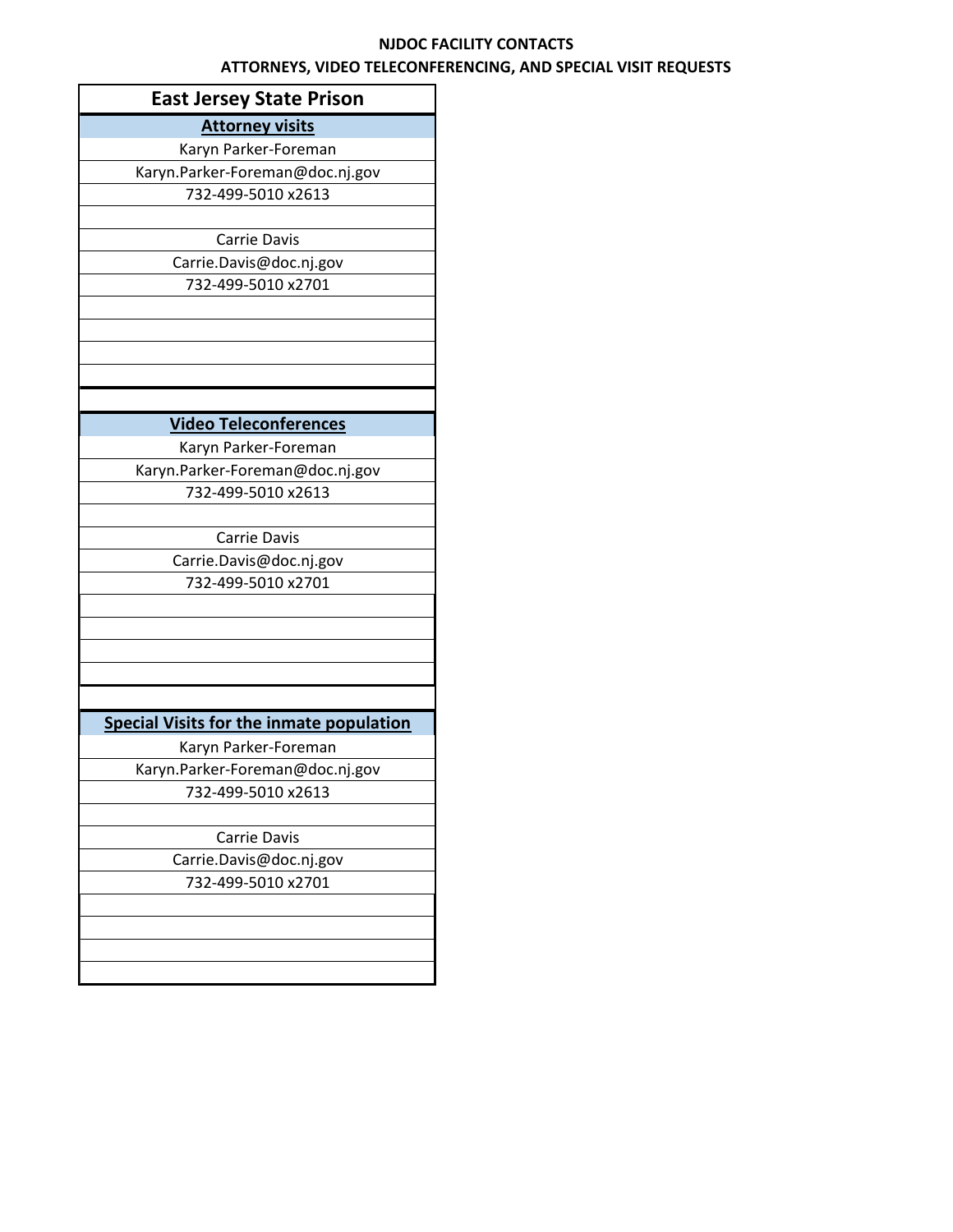| <b>Edna Mahan Correctional Facility for Women</b> |  |  |
|---------------------------------------------------|--|--|
| <b>Attorney visits</b>                            |  |  |
| <b>Samuel Winslow</b>                             |  |  |
| Samuel.Winslow@doc.nj.gov                         |  |  |
| 908-735-7111 x3607                                |  |  |
|                                                   |  |  |
| Nancy Nazario                                     |  |  |
| Nancy.Nazario@doc.nj.gov                          |  |  |
| 908-735-7111 x3647                                |  |  |
|                                                   |  |  |
|                                                   |  |  |
|                                                   |  |  |
|                                                   |  |  |
|                                                   |  |  |
| <b>Video Teleconferences</b>                      |  |  |
| Nicole Berberena                                  |  |  |
| Nicole.Berberena@doc.nj.gov                       |  |  |
| 908-735-3634                                      |  |  |
|                                                   |  |  |
| Kimberly Hawk                                     |  |  |
| Kimberly.Hawk@doc.nj.gov                          |  |  |
| 908-735-3611                                      |  |  |
|                                                   |  |  |
| Debra Magyar                                      |  |  |
| Debra.Magyar@doc.nj.gov                           |  |  |
| 908-735-3603                                      |  |  |
|                                                   |  |  |
| <b>Special Visits for the inmate population</b>   |  |  |
| Debra Magyar                                      |  |  |
| Debra.Magyar@doc.nj.gov                           |  |  |
| 908-735-3603                                      |  |  |
|                                                   |  |  |
| Kimberly Hawk                                     |  |  |
| Kimberly.Hawk@doc.nj.gov                          |  |  |
| 908-735-3611                                      |  |  |
|                                                   |  |  |
| Nicole Berberena                                  |  |  |
| Nicole.Berberena@doc.nj.gov                       |  |  |
| 908-735-3634                                      |  |  |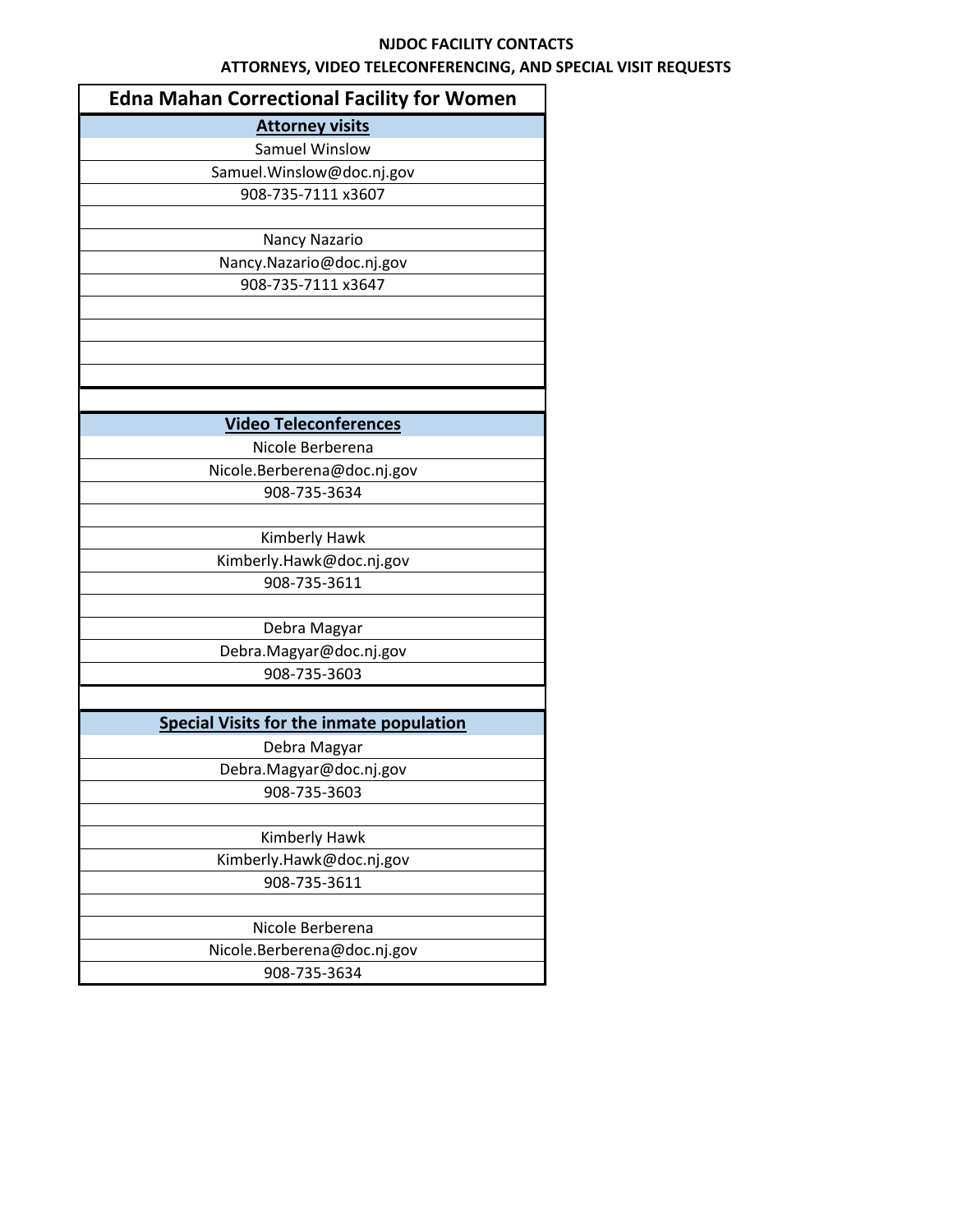| <b>Garden State Correctional Facility</b>       | <b>Mid-State Correctional Facility</b>   |
|-------------------------------------------------|------------------------------------------|
| <b>Attorney visits</b>                          | <b>Attorney visits</b>                   |
| Jessica Mariconda                               | <b>Thurman Miller</b>                    |
| Jessica.Mariconda@doc.nj.gov                    | Thurman.Miller@doc.nj.gov                |
| 609-298-6300 x2207                              | 609-723-4221 x8226                       |
|                                                 |                                          |
|                                                 | Evelia McConn                            |
|                                                 | Evelia.McConn@doc.nj.gov                 |
|                                                 | 609-723-8686                             |
|                                                 |                                          |
|                                                 |                                          |
|                                                 |                                          |
|                                                 |                                          |
|                                                 |                                          |
| <b>Video Teleconferences</b>                    | <b>Video Teleconferences</b>             |
| Jessica Mariconda                               | <b>Thurman Miller</b>                    |
| Jessica.Mariconda@doc.nj.gov                    | Thurman.Miller@doc.nj.gov                |
| 609-298-6300 x2207                              | 609-723-4221 x8226                       |
|                                                 |                                          |
|                                                 | Evelia McConn                            |
|                                                 | Evelia.McConn@doc.nj.gov                 |
|                                                 | 609-723-8686                             |
|                                                 |                                          |
|                                                 |                                          |
|                                                 |                                          |
|                                                 |                                          |
|                                                 |                                          |
| <b>Special Visits for the inmate population</b> | Special Visits for the inmate population |
| Euri Maya-Kidwell                               | <b>Thurman Miller</b>                    |
| Euri.Maya-Kidwell@doc.nj.gov                    | Thurman.Miller@doc.nj.gov                |
| 609-298-6300 x2369                              | 609-723-4221 x8226                       |
|                                                 |                                          |
|                                                 | Evelia McConn                            |
|                                                 | Evelia.McConn@doc.nj.gov                 |
|                                                 | 609-723-8686                             |
|                                                 |                                          |
|                                                 |                                          |
|                                                 |                                          |
|                                                 |                                          |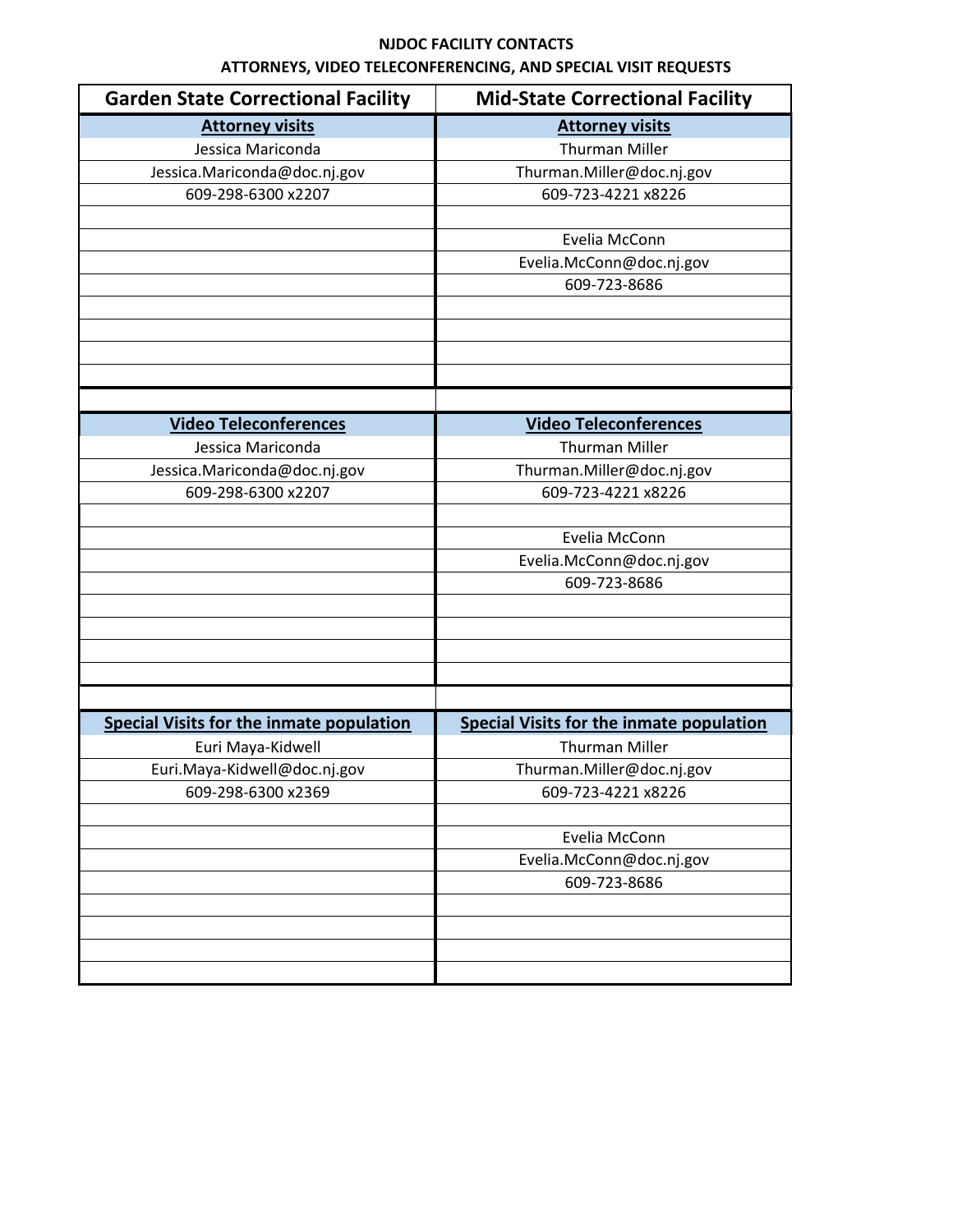| <b>New Jersey State Prison</b>                  | <b>Northern State Prison</b>             |
|-------------------------------------------------|------------------------------------------|
| <b>Attorney visits</b>                          | <b>Attorney visits</b>                   |
| <b>Kelly Greer</b>                              | Soraya Arce                              |
| Kelly.Greer@doc.nj.gov                          | Soraya.Arce@doc.nj.gov                   |
| 609-292-9700 x4218                              | 973-465-0068 x4338                       |
|                                                 |                                          |
| Jessica McDuffie                                | Michelle Valenzuela                      |
| Jessica.McDuffie@doc.nj.gov                     | Michelle.Valenzuela@doc.nj.gov           |
| 609-292-9700 x4342                              | 973-465-0068 x4235                       |
|                                                 |                                          |
| Cherice Hampton                                 |                                          |
| Cherice.Hampton@doc.nj.gov                      |                                          |
| 609-292-9700 x4290                              |                                          |
|                                                 |                                          |
| <b>Video Teleconferences</b>                    | <b>Video Teleconferences</b>             |
| <b>Kelly Greer</b>                              | Soraya Arce                              |
| Kelly.Greer@doc.nj.gov                          | Soraya.Arce@doc.nj.gov                   |
| 609-292-9700 x4218                              | 973-465-0068 x4338                       |
|                                                 |                                          |
| Jessica McDuffie                                | Michelle Valenzuela                      |
| Jessica.McDuffie@doc.nj.gov                     | Michelle.Valenzuela@doc.nj.gov           |
| 609-292-9700 x4342                              | 973-465-0068 x4235                       |
|                                                 |                                          |
| Cherice Hampton                                 |                                          |
| Cherice.Hampton@doc.nj.gov                      |                                          |
| 609-292-9700 x4290                              |                                          |
|                                                 |                                          |
| <b>Special Visits for the inmate population</b> | Special Visits for the inmate population |
| Jeffrey Crothers                                | Soraya Arce                              |
| Jeffrey.Crothers@doc.nj.gov                     | Soraya.Arce@doc.nj.gov                   |
| 609-292-9700 x4604                              | 973-465-0068 x4338                       |
|                                                 |                                          |
| Garyn Nathan                                    | Michelle Valenzuela                      |
| Garyn.Nathan@doc.nj.gov                         | Michelle.Valenzuela@doc.nj.gov           |
| 609-292-9700 x4603                              | 973-465-0068 x4235                       |
|                                                 |                                          |
|                                                 |                                          |
|                                                 |                                          |
|                                                 |                                          |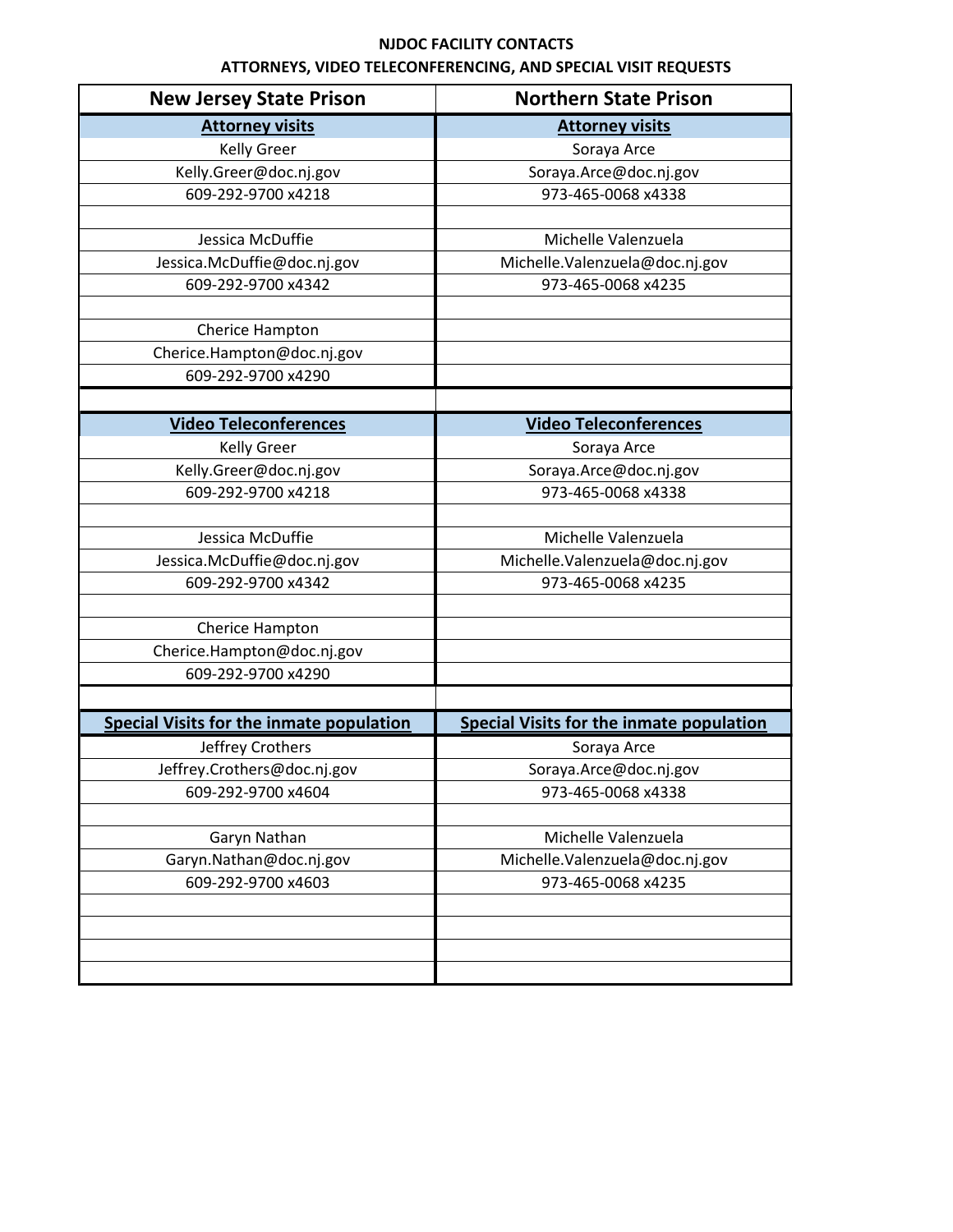| <b>Southern State Correctional Facility</b>     | <b>South Woods State Prison</b>                 |
|-------------------------------------------------|-------------------------------------------------|
| <b>Attorney visits</b>                          | <b>Attorney visits</b>                          |
| Denise Webb                                     | Denise Lairson                                  |
| Denise.Webb@doc.nj.gov                          | Denise.Lairson@doc.nj.gov                       |
| 856-785-6636 x6636                              | 856-459-7000 x7015                              |
|                                                 |                                                 |
| Danielle Weber                                  |                                                 |
| Danielle.Weber@doc.nj.gov                       |                                                 |
| 856-785-6636 x6680                              |                                                 |
|                                                 |                                                 |
|                                                 |                                                 |
|                                                 |                                                 |
|                                                 |                                                 |
|                                                 |                                                 |
| <b>Video Teleconferences</b>                    | <b>Video Teleconferences</b>                    |
| Dawn Bailey                                     | Denise Lairson                                  |
| Dawn.Bailey@doc.nj.gov                          | Denise.Lairson@doc.nj.gov                       |
| 856-785-6636 x6247                              | 856-459-7000 x7015                              |
|                                                 |                                                 |
| Keristen Lloyd                                  |                                                 |
| Keristen.Lloyd@doc.nj.gov                       |                                                 |
| 856-785-6636 x6213                              |                                                 |
|                                                 |                                                 |
|                                                 |                                                 |
|                                                 |                                                 |
|                                                 |                                                 |
|                                                 |                                                 |
| <b>Special Visits for the inmate population</b> | <b>Special Visits for the inmate population</b> |
| Denise Webb                                     | Denise Lairson                                  |
| Denise.Webb@doc.nj.gov                          | Denise.Lairson@doc.nj.gov                       |
| 856-785-6636 x6636                              | 856-459-7000 x7015                              |
|                                                 |                                                 |
| Danielle Weber                                  |                                                 |
| Danielle.Weber@doc.nj.gov                       |                                                 |
| 856-785-6636 x6680                              |                                                 |
|                                                 |                                                 |
|                                                 |                                                 |
|                                                 |                                                 |
|                                                 |                                                 |